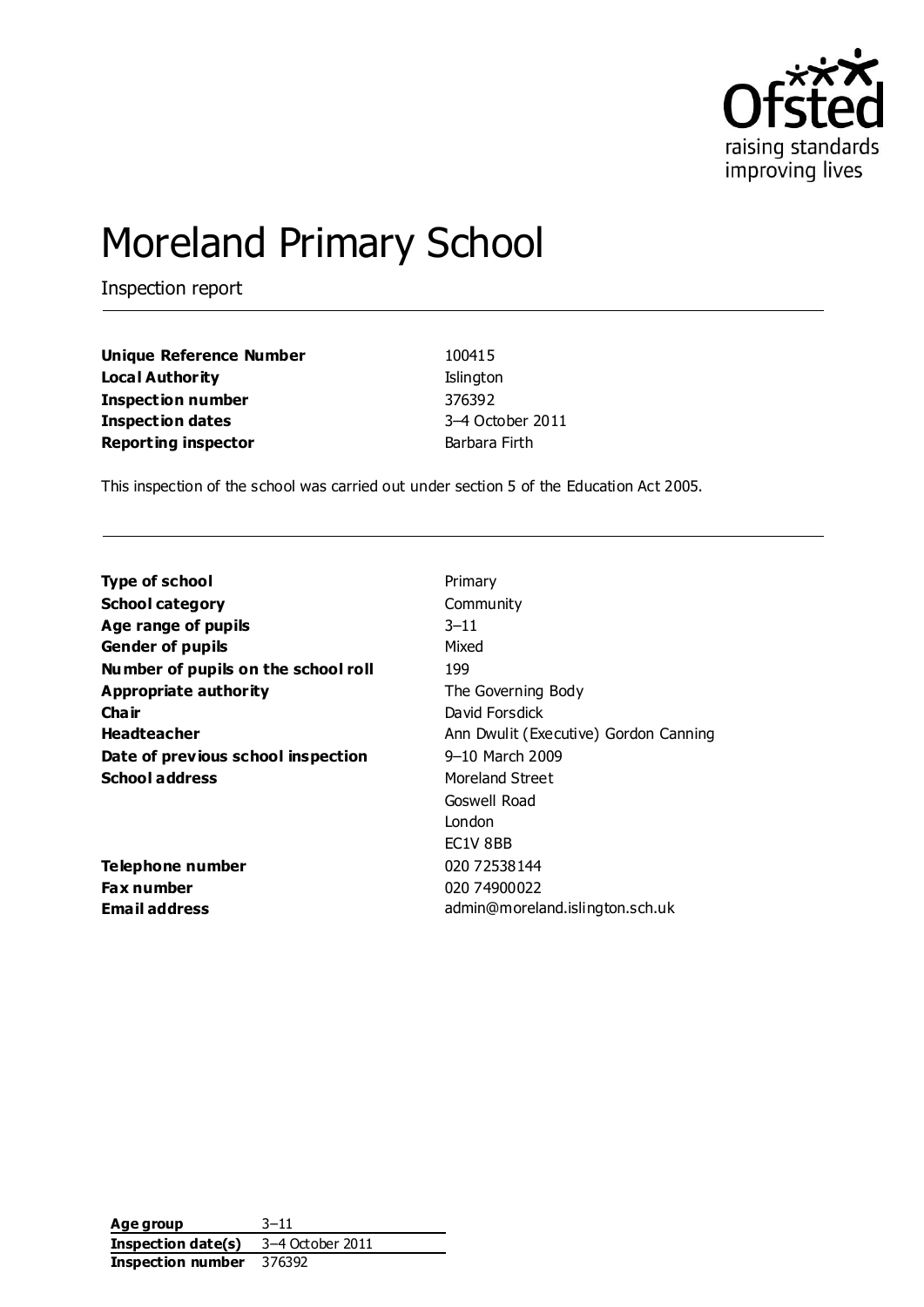The Office for Standards in Education, Children's Services and Skills (Ofsted) regulates and inspects to achieve excellence in the care of children and young people, and in education and skills for learners of all ages. It regulates and inspects childcare and children's social care, and inspects the Children and Family Court Advisory Support Service (Cafcass), schools, colleges, initial teacher training, work-based learning and skills training, adult and community learning, and education and training in prisons and other secure establishments. It assesses council children's services, and inspects services for looked after children, safeguarding and child protection.

Further copies of this report are obtainable from the school. Under the Education Act 2005, the school must provide a copy of this report free of charge to certain categories of people. A charge not exceeding the full cost of reproduction may be made for any other copies supplied.

If you would like a copy of this document in a different format, such as large print or Braille, please telephone 0300 123 4234, or email enquiries@ofsted.gov.uk.

You may copy all or parts of this document for non-commercial educational purposes, as long as you give details of the source and date of publication and do not alter the information in any way.

To receive regular email alerts about new publications, including survey reports and school inspection reports, please visit our website and go to 'Subscribe'.

Piccadilly Gate Store St **Manchester** M1 2WD

T: 0300 123 4234 Textphone: 0161 618 8524 E: enquiries@ofsted.gov.uk W: www.ofsted.gov.uk

**Ofsted** 

© Crown copyright 2011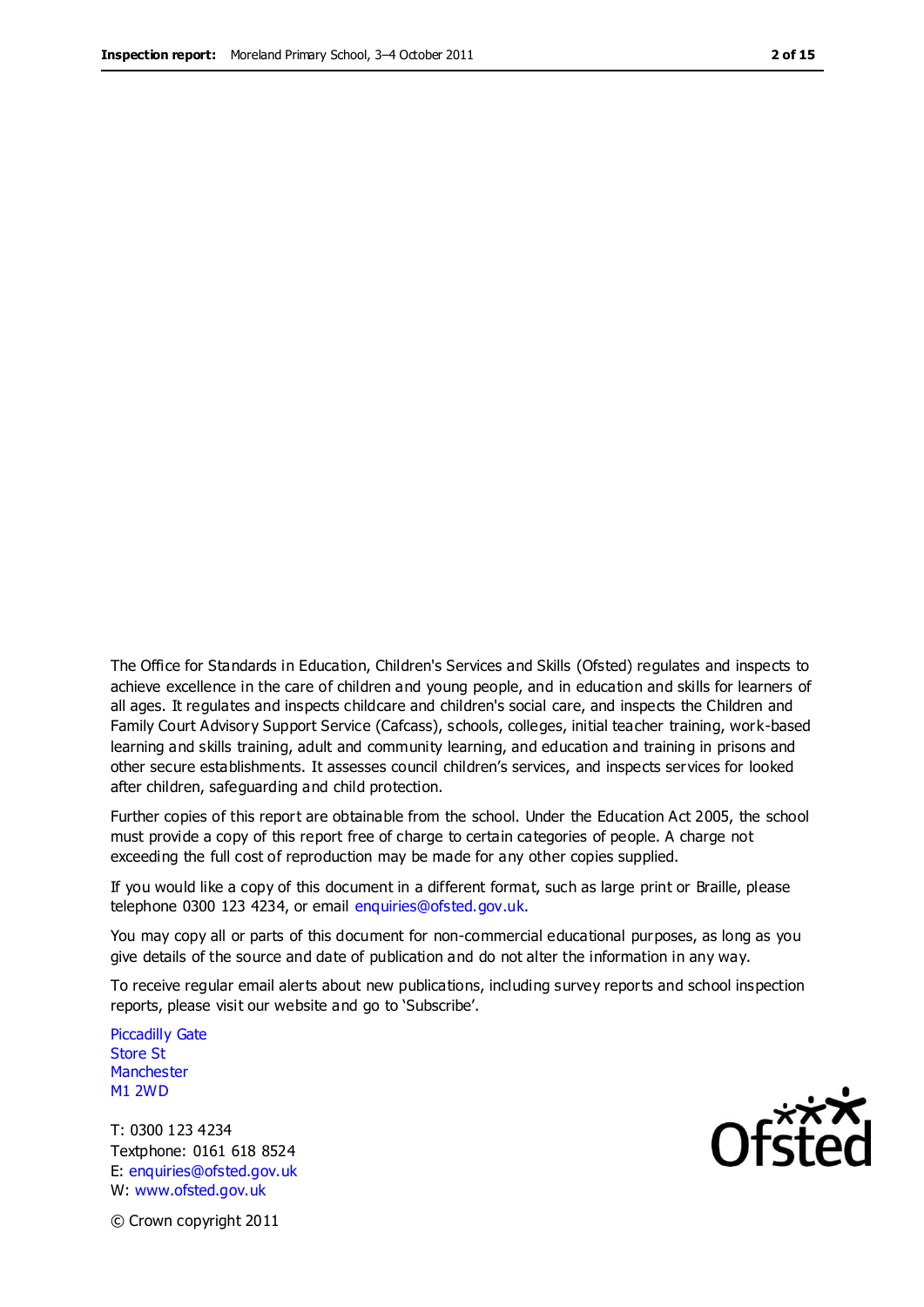# **Introduction**

This inspection was carried out by three additional inspectors. The inspectors visited 14 lessons and observed 9 teachers. Meetings were held with senior staff, one group of pupils, the Chair of the Governing Body and a local authority adviser. Inspectors observed the school's work, and looked at school improvement plans, reports from the local authority adviser, policies in particular regarding behaviour, attendance and safeguarding, minutes of the governing body meetings and assessment information used to track pupils' progress. Questionnaires from pupil, staff and 25 parents were received and analysed.

The inspection team reviewed many aspects of the school's work. It looked in detail at a number of key areas.

- The extent to which all groups of pupils make progress across the school.
- The current levels of attainment in Key Stage 1 and Key Stage 2.
- $\blacksquare$  The extent to which the school has improved the quality of teaching since the last inspection.
- The effectiveness of leaders at all levels, including middle leaders and the governing body, in demonstrating their capacity for sustained improvement through identifying and addressing weaknesses in the school.

# **Information about the school**

Moreland is a below-average-sized primary school. The proportions of pupils known to eligible for free school meals, who have a statement of special educational needs, are from minority ethnic groups or who are believed to have English as a second language, are all well above the national averages. More pupils join the school at other than the usual times than is found in most schools. A very large majority of pupils come from minority ethnic heritages, especially Turkish and Somali. Children in the Early Years Foundation Stage are taught in one Nursery and one Reception class. The governing body is responsible for a breakfast club and an after-school playgroup, but is not responsible for the children's centre. The school has the Healthy School award, the ActiveMark, the Eco Schools Bronze Award and FMSIS.

Since the previous inspection there has been a fall in the number of pupils on roll, a change of headteacher and a year of uncertainty about the school's future. At the time of the HMI monitoring visit in November 2011 the school was facing closure. HMI judged that, although the school had made satisfactory progress in making improvements since the last inspection, there was inadequate progress in demonstrating a better capacity for sustained improvement. In July 2011 the school was saved from closure when it was federated with a local outstanding school, whose headteacher now acts as executive headteacher of both schools, spending part of the week in each school. In addition, there is a full-time head of school and shared deputy headteacher. The two schools have been working closely together for the last academic year supported by the local authority.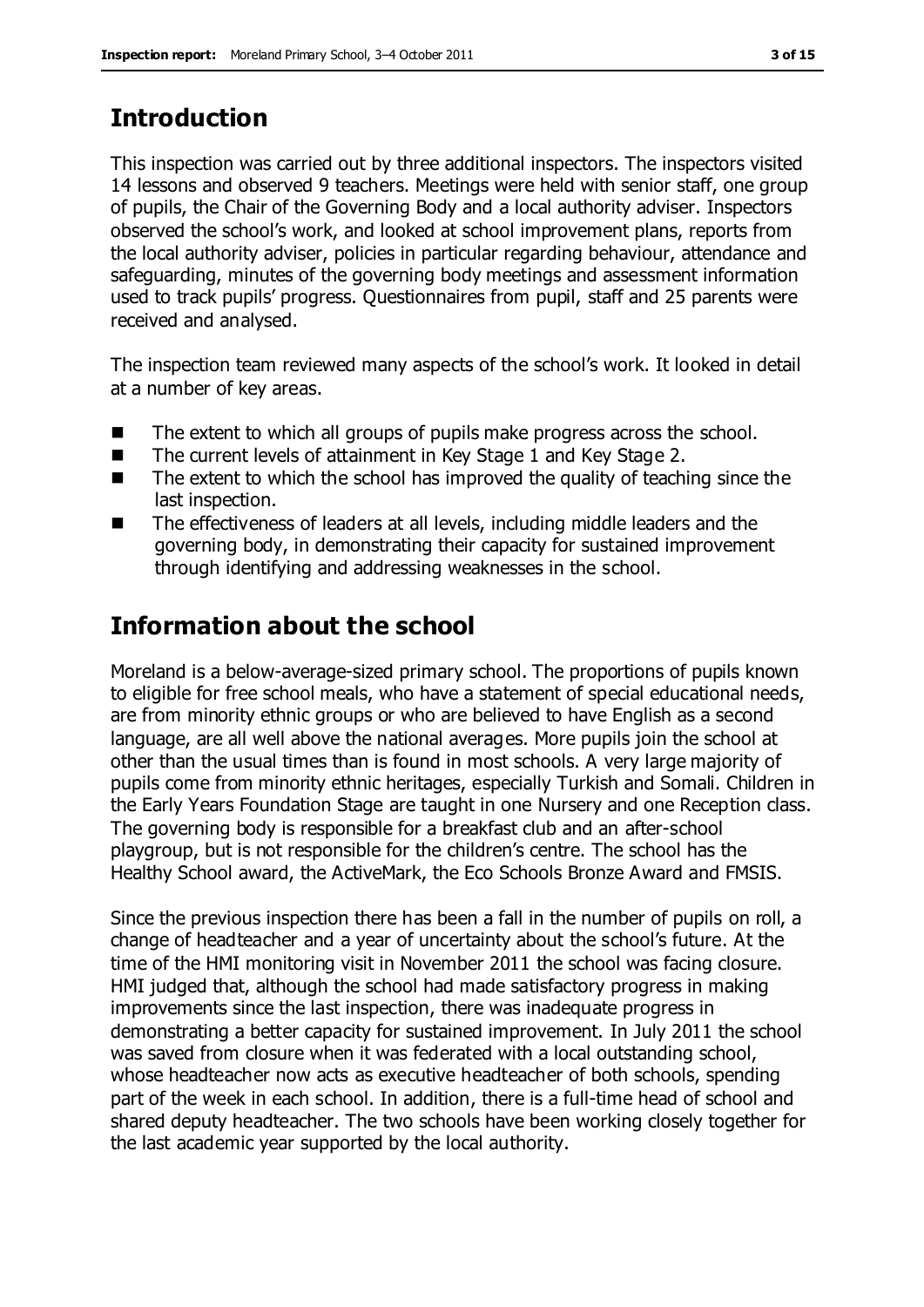## **Inspection judgements**

## **Overall effectiveness: how good is the school? 3**

### **The school's capacity for sustained improvement 2**

## **Main findings**

Moreland Primary School is a satisfactory and improving school which is now settled after a period of instability. The executive headteacher has acted robustly to accelerate the pace of development so that outcomes for pupils are now improving and there is a sense of confidence and optimism about the school's future. One member of staff wrote, 'The school has made great strides in a very short time since the federation began.' There are some good aspects, including high-quality care and provision in the Early Years Foundation Stage. These good aspects of the school's work, together with good leadership and management and a transformed learning environment, ensure pupils are now developing well as individuals. They are key factors in ensuring that the school is welcoming to parents and carers and that pupils feel safe, are well cared for and make progress in their personal development. Much work has been done by the school to improve behaviour and pupils now benefit from good relationships with staff. Pupils behave well at play and increasingly so in lessons when they show considerate support for one another regardless of age, gender or ethnicity. Due to the relentless efforts of the school, attendance is now broadly average.

Children make good progress across the Nursery and Reception classes because of the good provision in the Early Years Foundation Stage. Attainment at the end of Key Stage 2 in English and mathematics is rising due to the school's focus on these areas and is now broadly average. Girls achieve less well than boys and the proportion of pupils achieving the higher Level 5 at the end of Key Stage 2 is below the national average. However, progress across the school for the majority of pupils is improving and is now satisfactory.

While teaching is satisfactory overall, it is good in an increasing number of lessons and classes throughout the school. In the short time since the federation began leaders have focused with increasing success on improving the quality of teaching and opportunities to share good practice have increased. However, inconsistencies in the quality of teaching remain and, as a result, pupils' progress is better in some lessons and classes than others. When teachers actively involve pupils in their learning from the beginning of the lesson, and tasks are well matched to pupils' abilities, pupils stay on task and make good progress. However, in lessons, where pupils' contribution to their own learning is less well developed and tasks are not well matched to their abilities, the pace of learning slows and pupils become fidgety and off task. While day-to-day assessment is now effective, pupils do not know their learning targets and marking is not always consistently used well to inform pupils of the next steps in their learning.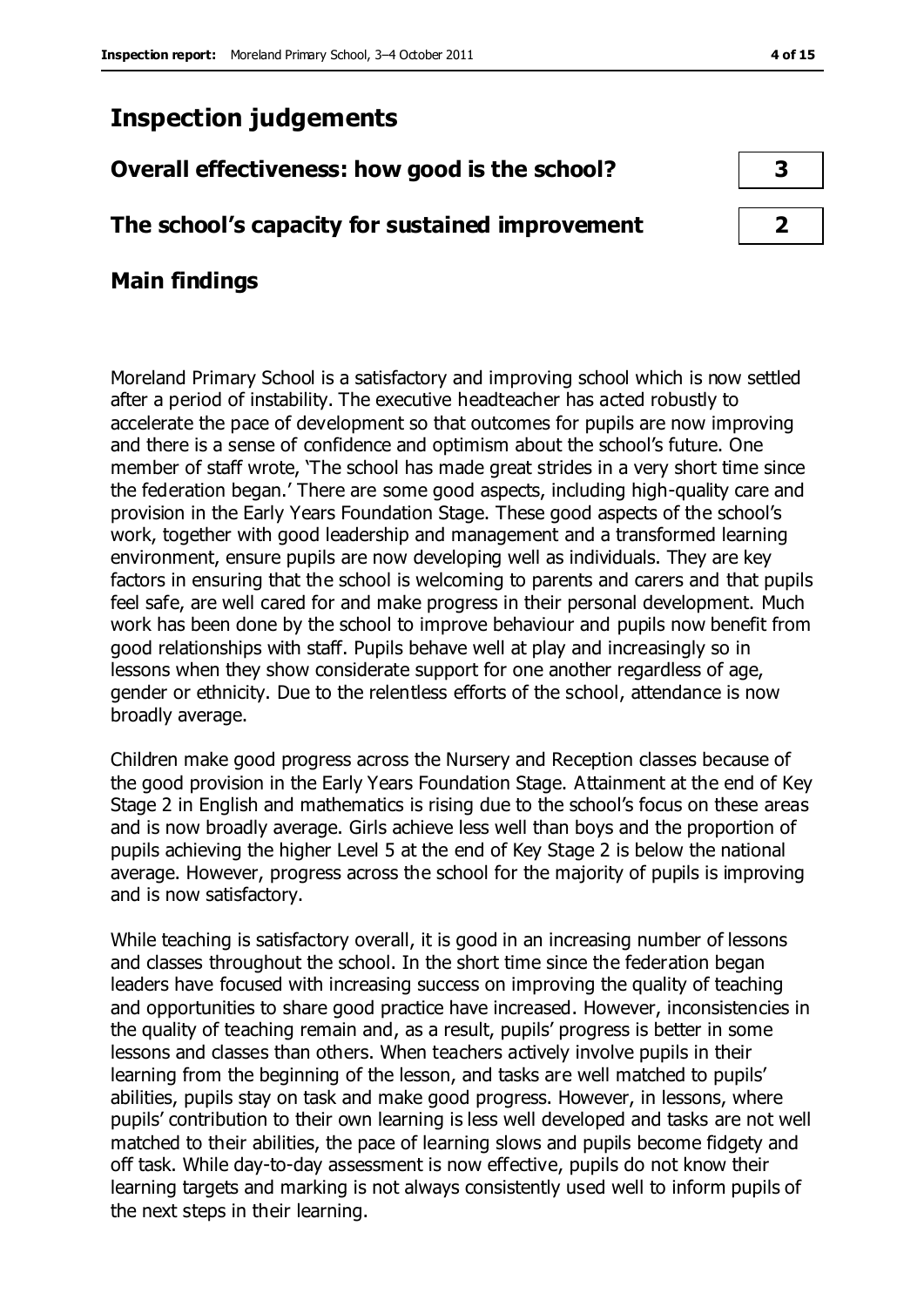The curriculum for English and mathematics meets pupils' needs satisfactorily, but planning does not sufficiently develop the kinds of rich learning opportunities that would come from linking subjects together. Nonetheless, pupils enjoy the enrichment opportunities that the school does provide and are keen to be involved in its extracurricular activities, although these too are limited in their range. The school has been successful in achieving Healthy School status, and parents agree that their children have a good understanding of what it means to be healthy and how to keep themselves safe. Pupils' spiritual, moral and social development is good. Pupils get on well together, share common values and are well aware of the diversity of the wider community.

The school is now strongly focused on improving learning and there is a strong, shared commitment to raising attainment for all pupils. Leaders at all levels are increasingly involved in focused and formal self-evaluation, although this is less well developed in the case of the newly-established team of middle leaders. The expertise offered by the federation has greatly strengthened the leadership team, and senior leaders and the governing body now have a clear and accurate understanding of the school's effectiveness and its well-founded plans for improvement. As a result, the school has improved since the last inspection in key areas, such as attainment and attendance. This, together with the high expectations the school has of both staff and pupils, and the effective action it is taking to tackle previous underachievement, means that the school now has a good capacity for sustained improvement.

Up to 40% of the schools whose overall effectiveness is judged satisfactory may receive a monitoring visit by an Ofsted inspector before their next section 5 inspection.

## **What does the school need to do to improve further?**

- By July 2012, increase the rate of progress of all groups of children in the school through improving the quality of teaching and learning so that it is consistently good or better in the majority of lessons by:
	- sharing good practice across the school
	- making sure there is a sharper match between work set and the different abilities of pupils including the more able
	- providing pupils with appropriate learning targets and consistently good quality feedback with opportunities for pupils to respond in order to achieve the next steps in their learning.
- $\blacksquare$  Improve the curriculum so that it provides sufficient opportunities for pupils to develop skills in subjects other than in English and mathematics.
- Develop the role and increase the effectiveness of the middle leaders so that they become more accountable for pupil attainment and progress in their respective areas.

## **Outcomes for individuals and groups of pupils 3**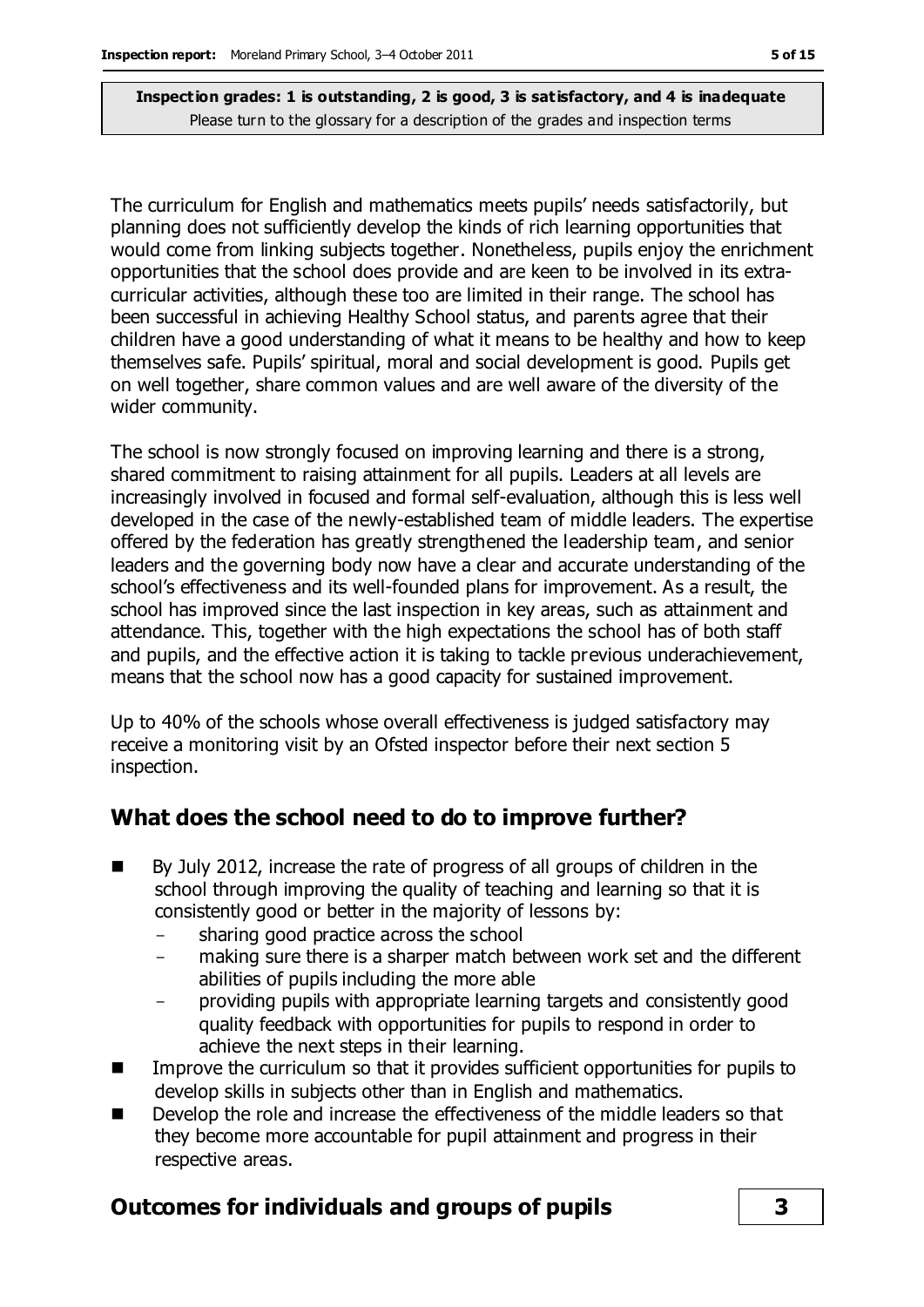Children enter Nursery with skills and knowledge below levels typical for children of this age. They make good progress overall across the Early Years Foundation Stage and enter Key Stage 1 with skills broadly in line with those typically seen. Over time, progress across Key Stages 1 and 2 is satisfactory and results in attainment at the end of Key Stage 2, for most pupils, including those from minority ethnic heritages, are broadly average. Pupils with learning difficulties and/or disabilities make satisfactory progress. Progress is also satisfactory for pupils with English as an additional language, in particular pupils with Turkish and Somali heritage.

Pupils are developing their speaking and listening skills and welcome the opportunities to discuss their learning in lessons with a 'talk' or 'learning' partner and share ideas. This, in addition to contributing much to their social development, promotes effectively their use of language. Pupils' reading and writing skills in English are developing well and pupils are becoming more confident in using investigation skills in mathematics. As a result, attainment is rising.

Pupils feel safe and are aware of safety issues, including e-safety. The school is increasing the opportunities for pupils to take responsibility through the school council and training older pupils to be prefects. Pupils are keen to take part in local events, such as carol singing at the community centre, and they successfully raise funds for national and international charities. Attendance is rising and is now broadly average. Pupils demonstrated that they have high aspirations for their future and the school ensures that they are well prepared for the next stage of their education and beyond through good transition arrangements, links with the local university and local businesses. Pupils' basic skills, including information and communication technology (ICT), are improving. This, together with visits to and from local businesses, is contributing to their future economic well-being, which is satisfactory overall. Pupils show an appreciation for art and music and demonstrate a good understanding of the wider world and issues which might adversely affect the lives of others. Pupils from a wide range of social, religious, ethnic and cultural heritages get on well together. They are polite to their peers and adults alike, know and respect the school rules, and have an appropriate understanding of right and wrong.

| Pupils' achievement and the extent to which they enjoy their learning                                                                                             |  |                                      |
|-------------------------------------------------------------------------------------------------------------------------------------------------------------------|--|--------------------------------------|
| Taking into account:                                                                                                                                              |  |                                      |
| Pupils' attainment <sup>1</sup>                                                                                                                                   |  |                                      |
| The quality of pupils' learning and their progress<br>The quality of learning for pupils with special educational needs and/or disabilities<br>and their progress |  |                                      |
|                                                                                                                                                                   |  | The extent to which pupils feel safe |

These are the grades for pupils' outcomes

 $\overline{a}$ 

<sup>1</sup> The grades for attainment and attendance are: 1 is high; 2 is above average; 3 is broadly average; and 4 is low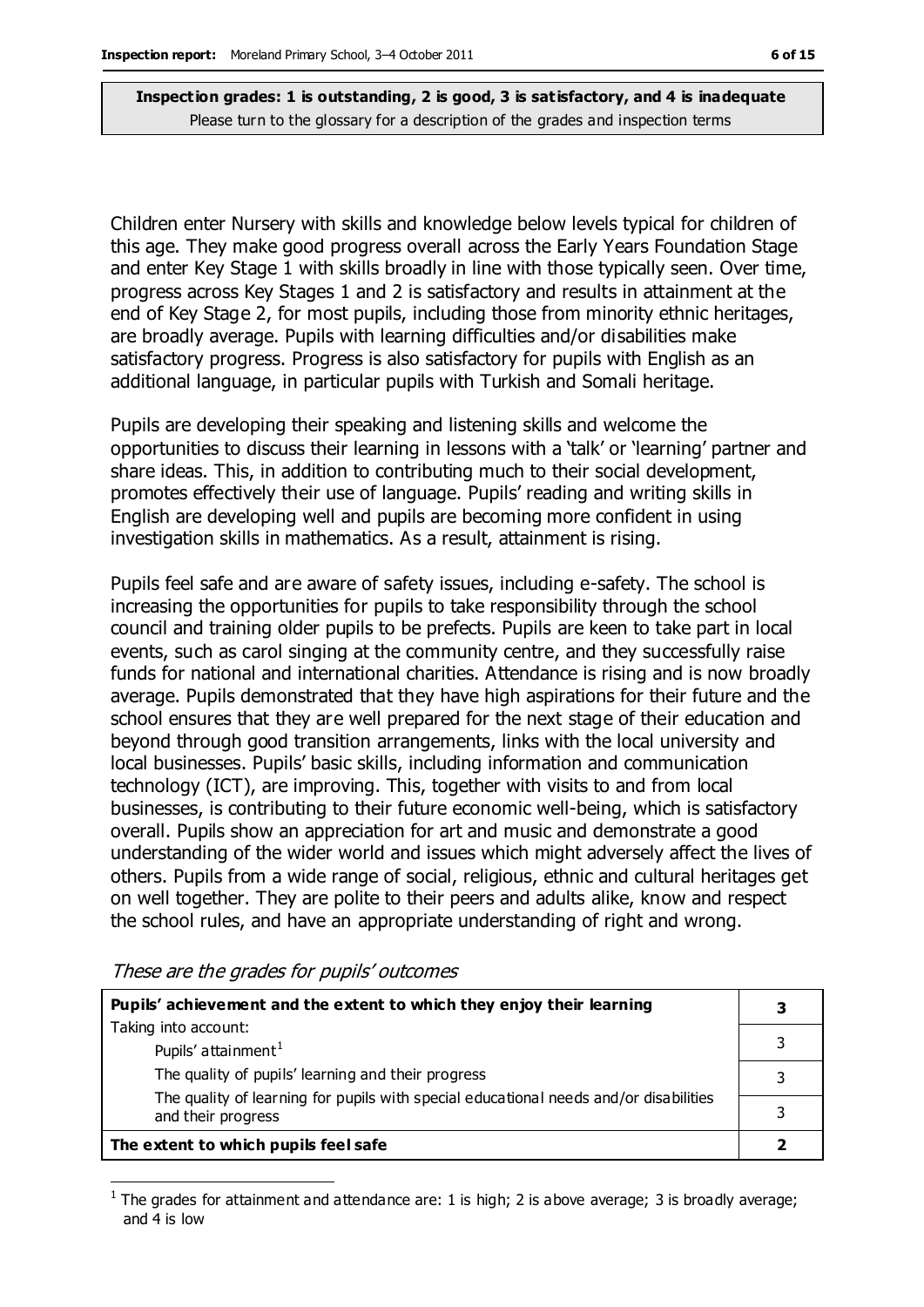| Pupils' behaviour                                                                                                         |   |
|---------------------------------------------------------------------------------------------------------------------------|---|
| The extent to which pupils adopt healthy lifestyles                                                                       | 2 |
| The extent to which pupils contribute to the school and wider community                                                   |   |
| The extent to which pupils develop workplace and other skills that will<br>contribute to their future economic well-being |   |
| Taking into account:                                                                                                      |   |
| Pupils' attendance <sup>1</sup>                                                                                           |   |
| The extent of pupils' spiritual, moral, social and cultural development                                                   |   |

#### **How effective is the provision?**

The good relationships between adults and pupils, teachers' secure subject knowledge and good use of new technology support learning well and ensure that pupils make satisfactory progress. In the best lessons teachers share with pupils the learning intention and success criteria and explain teaching points clearly so that pupils understand what they are expected to do. Similarly, when teachers actively involve pupils in their learning, for example through talk partners and where work is well matched to pupils abilities, the pace is good and ensures that pupils stay on task and make progress. However, where pupils are given the same task, some pupils struggle whilst the more able are insufficiently challenged. Teaching assistants and other adults are generally well deployed and lower ability and pupils with a statement of special educational needs are supported. Frequently, teachers use assessment information well to plan work, but this is not consistently applied.

The displays in classrooms and corridors capture and respond to pupils' interests well and the standard of art work is particularly good. There are some interesting enrichment activities before and after school, which help extend pupils' experiences and interests, such as the breakfast club and playgroup. However, the overall range of activities is limited. Rightly, therefore, the school has identified the development of the curriculum as one of its priorities.

The school provides a nurturing learning environment where pupils with additional needs and the pupils who are in circumstances that make them more vulnerable are supported well by skilled school-based staff, including the learning mentor, and the use of external expertise. Positive steps are taken at an early stage to attempt to involve hard-to-reach parents and carers in their children's learning and development. The provision of a sensory room gives good support to pupils whose circumstances make them vulnerable. Intervention programmes are used effectively to support pupils with special educational needs. Transition arrangements are successful in preparing pupils for their move to secondary education, but are less effective between Reception and Key Stage 1. Attendance is systematically monitored by the school's home/school liaison officer. The school works tirelessly to promote good attendance, with any absence being followed up quickly. The breakfast club and after-school playgroup, managed by the governing body, provide satisfactory care and provision.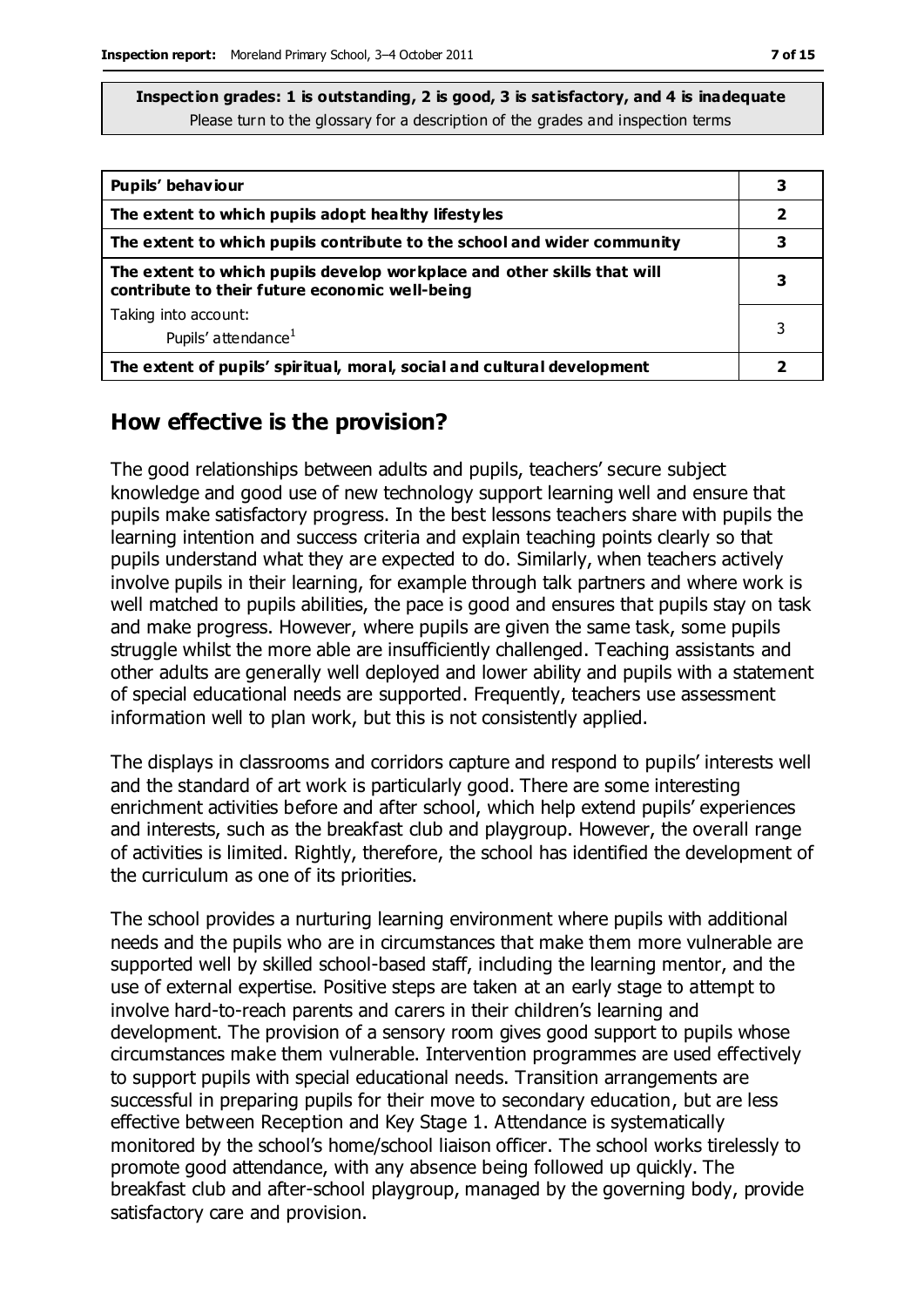These are the grades for the quality of provision

| The quality of teaching                                                                                    |  |
|------------------------------------------------------------------------------------------------------------|--|
| Taking into account:                                                                                       |  |
| The use of assessment to support learning                                                                  |  |
| The extent to which the curriculum meets pupils' needs, including, where<br>relevant, through partnerships |  |
| The effectiveness of care, guidance and support                                                            |  |

#### **How effective are leadership and management?**

The executive headteacher has brought exceptional leadership to the school. She has high expectations of herself and those who work with her and, in a short time, has motivated teachers and pupils so that the school is now positive about its future. She is well supported by the whole leadership team including the head of school, who models excellent practice, and middle leaders are becoming more involved and accountable for the routine monitoring of the quality of provision and the outcomes for pupils.

Structures have been put in place to enable the leadership team to monitor and rigorously analyse the work of the school. Staff are challenged when there is underperformance and supported in developing their practice and, as a result, as the quality of teaching continues to improve, pupils' progress is accelerating and attainment is rising. Leaders are beginning to use data effectively to identify underachievement.

There has been a transformation in governance which is now good. Governors have a passion to make Moreland Primary School outstanding, have a good understanding of the school and hold it to account, setting challenging targets for improvement. Safeguarding is good and there are rigorous recruitment and vetting checks in place to ensure that pupils are kept safe. Child protection procedures are good and implemented rigorously. The school is inclusive and there are good systems in place to promote equality, and the staff and the governing body ensure that discrimination in any form is not tolerated. However, in view of the satisfactory outcomes for pupils, equality of opportunity and the school's value for money are currently satisfactory.

Community cohesion is satisfactory. The school has well-established links with the local community and local schools but has yet to develop these nationally and globally. The governing body is well informed about the needs of families and the local community. It is making progress in engaging families in the life of the school through providing opportunities to develop parents' and carers' skills in how best to support their children's learning at home and meet socially. Numerous agencies, including the local authority, local businesses and the successful partnership with the federated school, play an important role in supporting pupils' development.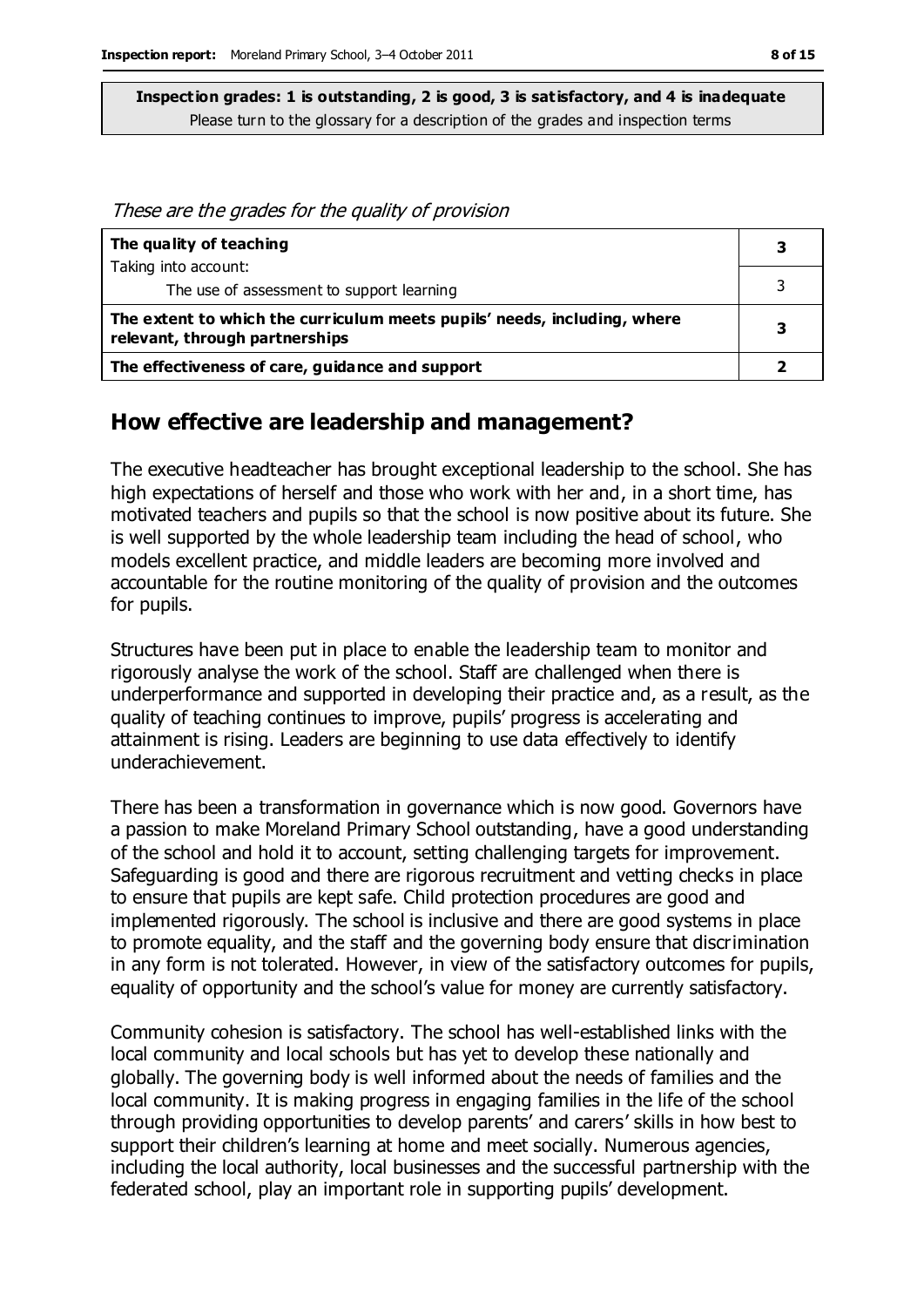These are the grades for leadership and management

| The effectiveness of leadership and management in embedding ambition and<br>driving improvement                                                                     | 2              |
|---------------------------------------------------------------------------------------------------------------------------------------------------------------------|----------------|
| Taking into account:                                                                                                                                                |                |
| The leadership and management of teaching and learning                                                                                                              | 2              |
| The effectiveness of the governing body in challenging and supporting the<br>school so that weaknesses are tackled decisively and statutory responsibilities<br>met | $\overline{2}$ |
| The effectiveness of the school's engagement with parents and carers                                                                                                | 3              |
| The effectiveness of partnerships in promoting learning and well-being                                                                                              | $\overline{2}$ |
| The effectiveness with which the school promotes equality of opportunity and<br>tackles discrimination                                                              | 3              |
| The effectiveness of safeguarding procedures                                                                                                                        | 2              |
| The effectiveness with which the school promotes community cohesion                                                                                                 | 3              |
| The effectiveness with which the school deploys resources to achieve value for<br>money                                                                             | 3              |

#### **Early Years Foundation Stage**

Many children lack the basic social, emotional and language skills to access learning when they enter Nursery. The children are taught well and experience a rich curriculum so that they make good progress across the Early Years Foundation Stage and achieve nationally expected levels by the time they enter Key Stage 1. The Nursery and Reception team work well together, share progress and develop daily and weekly plans to ensure that provision reflects children's needs. Children in the early stages of learning English are given good support and quickly learn new vocabulary and grow in confidence.

The day gets off to a good start with parents and carers being invited into the classroom to meet the staff and help settle their children, providing an opportunity for good communication between the school and families. Parents and carers are generally happy with the care and provision and, as one said, 'I can see something different this year  $-$  yes I am happy  $-$  the teachers are friendly and my child is happy.' Each class has access to a large outdoor area which is used effectively to give children opportunities to explore their own ideas. Children generally play well together, support each other, make friends and tolerate difference. They feel safe, are encouraged to eat healthily with fruit and water being available all day. Free flow activities are stimulating and there is a good balance between those led by adults and those initiated by children, who are highly engaged whether in the classroom or outdoors. Children are given many opportunities to work independently and often adults intervene at exactly the right time to move learning on. However, there are occasions when work does not provide the right level of challenge for all children. More opportunities need to be given for children to talk about their work at the end of sessions so they can review their learning.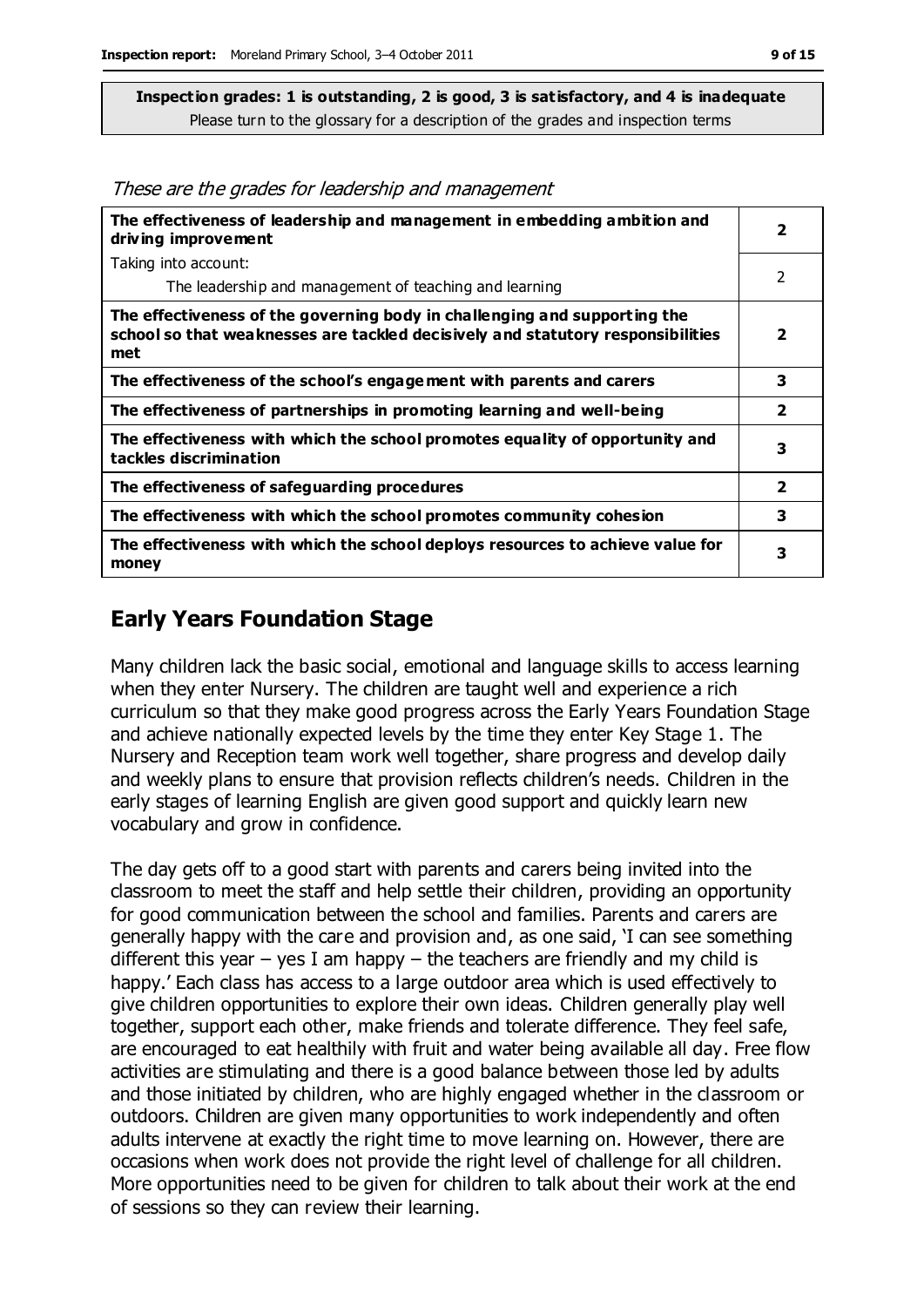The Early Years Foundation Stage leader monitors provision carefully and is doing the right things to improve it further, including a sharp use of data to identify trends over time to ensure a quick response to any potential underachievement.

These are the grades for the Early Years Foundation Stage

| <b>Overall effectiveness of the Early Years Foundation Stage</b>                      |  |  |
|---------------------------------------------------------------------------------------|--|--|
| Taking into account:                                                                  |  |  |
| Outcomes for children in the Early Years Foundation Stage                             |  |  |
| The quality of provision in the Early Years Foundation Stage                          |  |  |
| The effectiveness of leadership and management of the Early Years Foundation<br>Stage |  |  |

#### **Views of parents and carers**

Approximately 12% of parents and carers returned questionnaires, which is a belowaverage return rate, although not all completed each question. A very large majority said that their children enjoyed school, that the teaching was good, that they were happy with their children's experience at school and that the school was effectively managed and led. A few considered that the school did not deal effectively with unacceptable behaviour. Evidence during the inspection found that pupils' behaviour was satisfactory overall and that the school has effective procedures to deal with any unacceptable behaviour that may occur.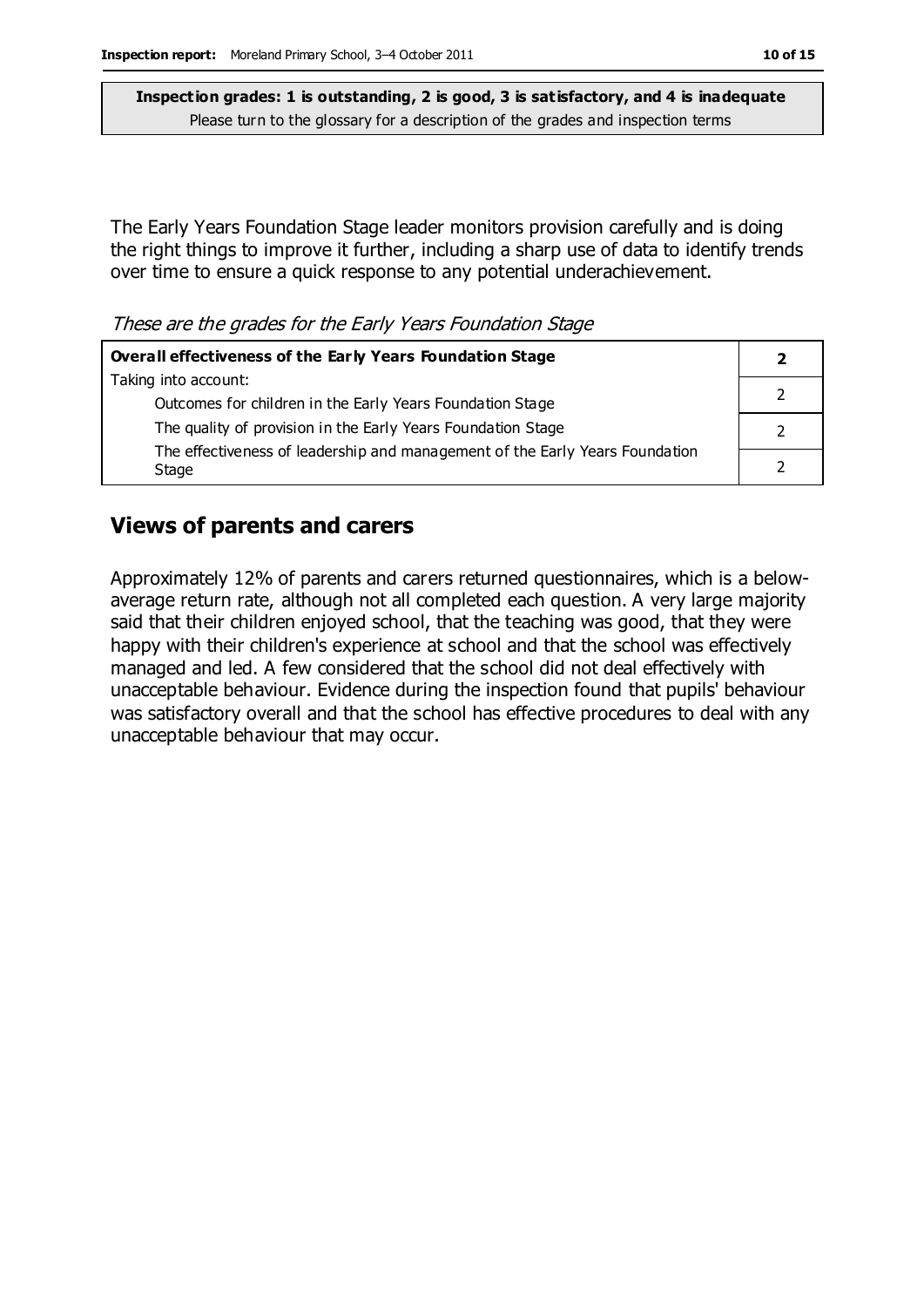#### **Responses from parents and carers to Ofsted's questionnaire**

Ofsted invited all the registered parents and carers of pupils registered at Moreland Primary School to complete a questionnaire about their views of the school.

In the questionnaire, parents and carers were asked to record how strongly they agreed with 13 statements about the school.

The inspection team received 25 completed questionnaires by the end of the on-site inspection. In total, there are 201 pupils registered at the school.

| <b>Statements</b>                                                                                                                                                                                                                                       | <b>Strongly</b><br>agree |               | <b>Agree</b> |               | <b>Disagree</b> |                | <b>Strongly</b><br>disagree |               |
|---------------------------------------------------------------------------------------------------------------------------------------------------------------------------------------------------------------------------------------------------------|--------------------------|---------------|--------------|---------------|-----------------|----------------|-----------------------------|---------------|
|                                                                                                                                                                                                                                                         | <b>Total</b>             | $\frac{0}{0}$ | <b>Total</b> | $\frac{0}{0}$ | <b>Total</b>    | $\frac{1}{2}$  | <b>Total</b>                | $\frac{1}{2}$ |
| My child enjoys school                                                                                                                                                                                                                                  | 13                       | 52            | 11           | 44            | 1               | 4              | 0                           | $\Omega$      |
| The school keeps my child<br>safe                                                                                                                                                                                                                       | 15                       | 60            | 10           | 40            | $\pmb{0}$       | $\mathbf 0$    | $\mathbf{0}$                | $\mathbf 0$   |
| The school informs me about<br>my child's progress                                                                                                                                                                                                      | 10                       | 40            | 14           | 56            | $\mathbf 0$     | $\mathbf 0$    | $\mathbf 0$                 | $\mathbf 0$   |
| My child is making enough<br>progress at this school                                                                                                                                                                                                    | 10                       | 40            | 13           | 52            | $\mathbf{1}$    | 4              | $\mathbf 0$                 | $\mathbf 0$   |
| The teaching is good at this<br>school                                                                                                                                                                                                                  | 11                       | 44            | 11           | 44            | 3               | 12             | $\mathbf 0$                 | $\mathbf 0$   |
| The school helps me to<br>support my child's learning                                                                                                                                                                                                   | 11                       | 44            | 12           | 48            | $\overline{2}$  | 8              | $\mathbf 0$                 | $\mathbf 0$   |
| The school helps my child to<br>have a healthy lifestyle                                                                                                                                                                                                | 12                       | 48            | 13           | 52            | 0               | $\mathbf 0$    | $\mathbf 0$                 | $\mathbf 0$   |
| The school makes sure that<br>my child is well prepared for<br>the future (for example<br>changing year group,<br>changing school, and for<br>children who are finishing<br>school, entering further or<br>higher education, or entering<br>employment) | 8                        | 32            | 14           | 56            | $\mathbf{1}$    | $\overline{4}$ | $\mathbf 0$                 | $\mathbf 0$   |
| The school meets my child's<br>particular needs                                                                                                                                                                                                         | 8                        | 32            | 13           | 52            | 3               | 12             | $\mathbf 0$                 | $\mathbf 0$   |
| The school deals effectively<br>with unacceptable behaviour                                                                                                                                                                                             | 9                        | 36            | 15           | 60            | $\mathbf{1}$    | 4              | $\mathbf 0$                 | $\mathbf 0$   |
| The school takes account of<br>my suggestions and<br>concerns                                                                                                                                                                                           | 9                        | 36            | 15           | 60            | $\mathbf{1}$    | 4              | $\mathbf 0$                 | $\mathbf 0$   |
| The school is led and<br>managed effectively                                                                                                                                                                                                            | 9                        | 36            | 14           | 56            | $\mathbf{1}$    | 4              | $\mathbf 0$                 | $\mathbf 0$   |
| Overall, I am happy with my<br>child's experience at this<br>school                                                                                                                                                                                     | 14                       | 56            | 10           | 40            | $\mathbf{1}$    | 4              | $\mathbf 0$                 | 0             |

The table above summarises the responses that parents and carers made to each statement. The percentages indicate the proportion of parents and carers giving that response out of the total number of completed questionnaires. Where one or more parents and carers chose not to answer a particular question, the percentages will not add up to 100%.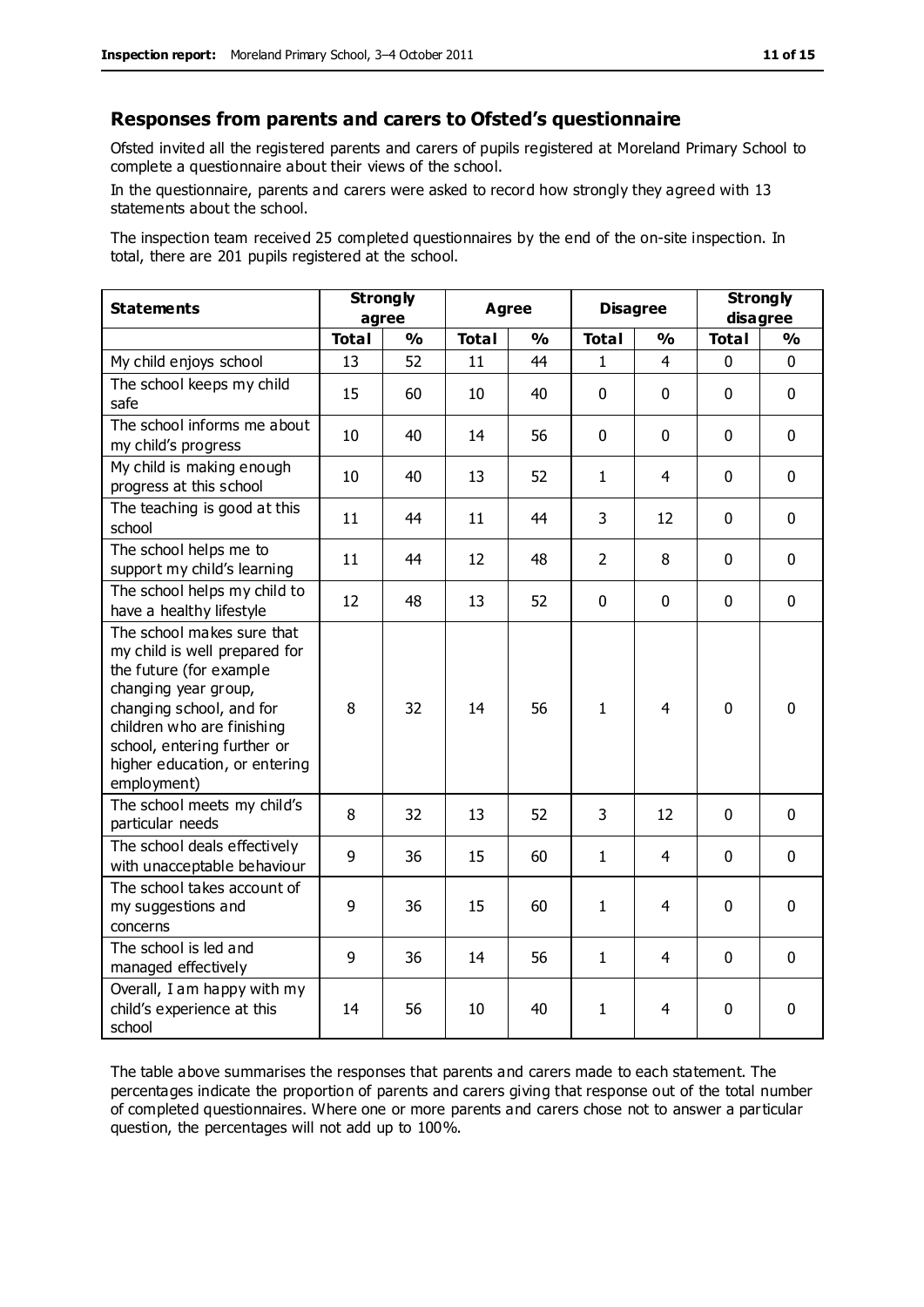# **Glossary**

### **What inspection judgements mean**

| <b>Grade</b> | <b>Judgement</b> | <b>Description</b>                                                                                                   |
|--------------|------------------|----------------------------------------------------------------------------------------------------------------------|
| Grade 1      | Outstanding      | These features are highly effective. An outstanding<br>school provides exceptionally well for all its pupils' needs. |
|              |                  |                                                                                                                      |
| Grade 2      | Good             | These are very positive features of a school. A school                                                               |
|              |                  | that is good is serving its pupils well.                                                                             |
| Grade 3      | Satisfactory     | These features are of reasonable quality. A satisfactory                                                             |
|              |                  | school is providing adequately for its pupils.                                                                       |
| Grade 4      | Inadequate       | These features are not of an acceptable standard. An                                                                 |
|              |                  | inadequate school needs to make significant                                                                          |
|              |                  | improvement in order to meet the needs of its pupils.                                                                |
|              |                  | Ofsted inspectors will make further visits until it                                                                  |
|              |                  | improves.                                                                                                            |

#### **Overall effectiveness of schools**

|                       | Overall effectiveness judgement (percentage of schools) |      |                     |                   |
|-----------------------|---------------------------------------------------------|------|---------------------|-------------------|
| <b>Type of school</b> | <b>Outstanding</b>                                      | Good | <b>Satisfactory</b> | <b>Inadequate</b> |
| Nursery schools       | 43                                                      | 47   | 10                  |                   |
| Primary schools       | h                                                       | 46   | 42                  |                   |
| Secondary             | 14                                                      | 36   | 41                  |                   |
| schools               |                                                         |      |                     |                   |
| Sixth forms           | 15                                                      | 42   | 41                  | 3                 |
| Special schools       | 30                                                      | 48   | 19                  |                   |
| Pupil referral        | 14                                                      | 50   | 31                  |                   |
| units                 |                                                         |      |                     |                   |
| All schools           | 10                                                      | 44   | 39                  |                   |

New school inspection arrangements were introduced on 1 September 2009. This means that inspectors now make some additional judgements that were not made previously.

The data in the table above are for the period 1 September 2010 to 08 April 2011 and are consistent with the latest published official statistics about maintained school inspection outcomes (see www.ofsted.gov.uk).

The sample of schools inspected during 2010/11 was not representative of all schools nationally, as weaker schools are inspected more frequently than good or outstanding schools.

Percentages are rounded and do not always add exactly to 100.

Sixth form figures reflect the judgements made for the overall effectiveness of the sixth form in secondary schools, special schools and pupil referral units.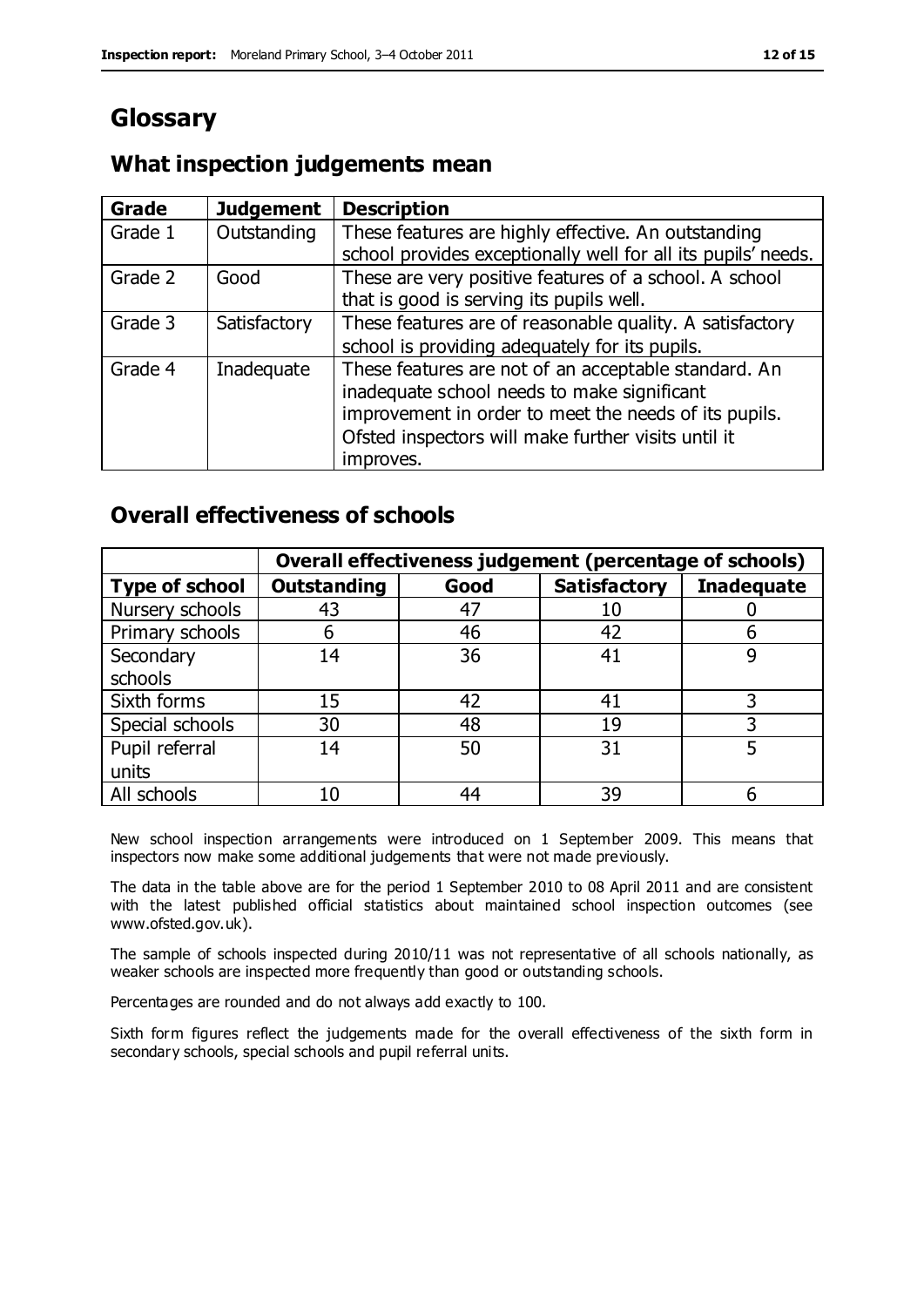# **Common terminology used by inspectors**

| Achievement:                  | the progress and success of a pupil in their<br>learning, development or training.                                                                                                                                                                                                                                      |  |  |
|-------------------------------|-------------------------------------------------------------------------------------------------------------------------------------------------------------------------------------------------------------------------------------------------------------------------------------------------------------------------|--|--|
| Attainment:                   | the standard of the pupils' work shown by test and<br>examination results and in lessons.                                                                                                                                                                                                                               |  |  |
| Capacity to improve:          | the proven ability of the school to continue<br>improving. Inspectors base this judgement on what<br>the school has accomplished so far and on the<br>quality of its systems to maintain improvement.                                                                                                                   |  |  |
| Leadership and management:    | the contribution of all the staff with responsibilities,<br>not just the headteacher, to identifying priorities,<br>directing and motivating staff and running the<br>school.                                                                                                                                           |  |  |
| Learning:                     | how well pupils acquire knowledge, develop their<br>understanding, learn and practise skills and are<br>developing their competence as learners.                                                                                                                                                                        |  |  |
| <b>Overall effectiveness:</b> | inspectors form a judgement on a school's overall<br>effectiveness based on the findings from their<br>inspection of the school. The following judgements,<br>in particular, influence what the overall<br>effectiveness judgement will be.                                                                             |  |  |
|                               | The school's capacity for sustained<br>improvement.<br>Outcomes for individuals and groups of<br>ш<br>pupils.<br>The quality of teaching.<br>The extent to which the curriculum meets<br>pupils' needs, including, where relevant,<br>through partnerships.<br>The effectiveness of care, guidance and<br>٠<br>support. |  |  |
| Progress:                     | the rate at which pupils are learning in lessons and<br>over longer periods of time. It is often measured<br>by comparing the pupils' attainment at the end of a<br>key stage with their attainment when they started.                                                                                                  |  |  |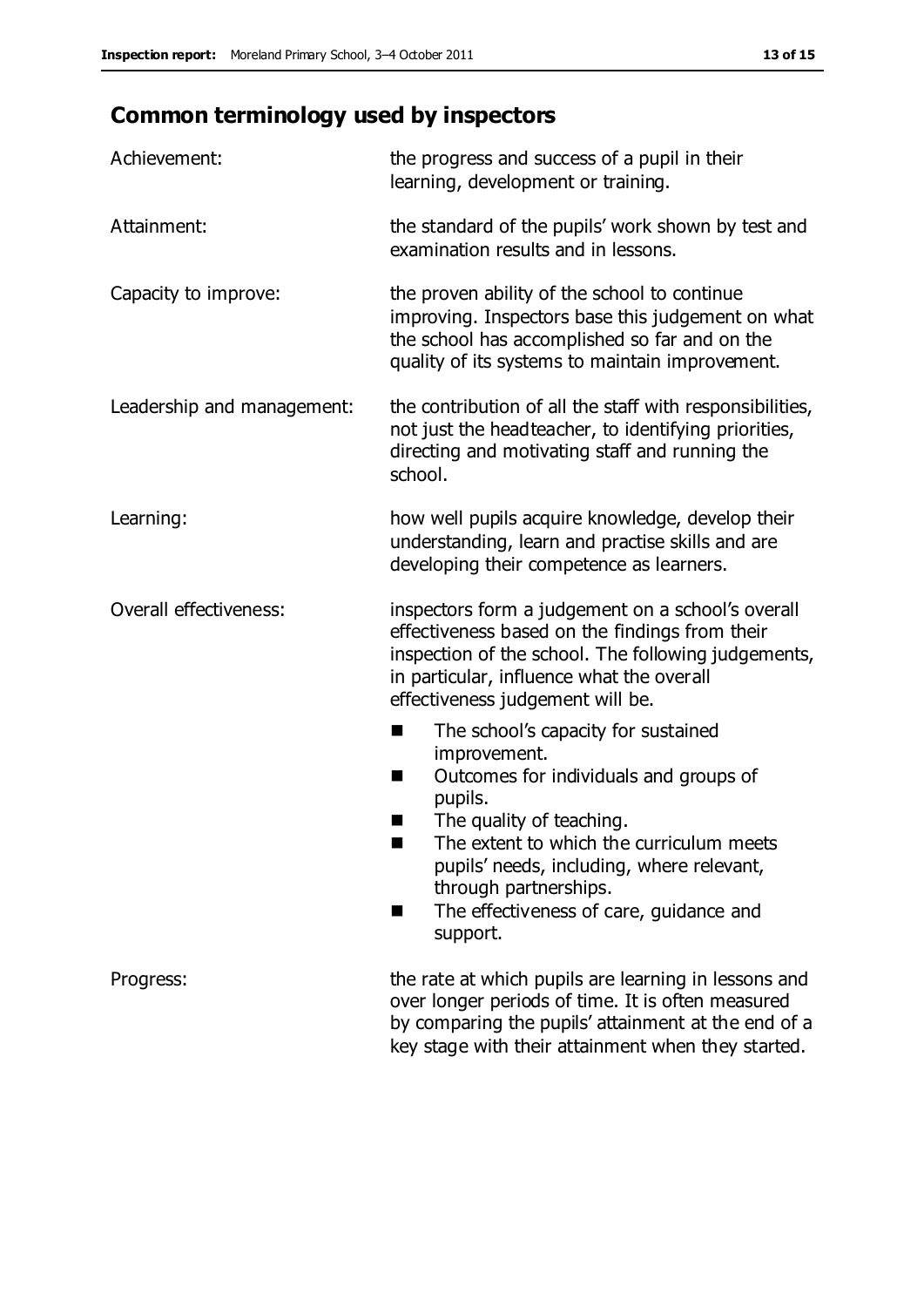#### **This letter is provided for the school, parents and carers to share with their children. It describes Ofsted's main findings from the inspection of their school.**

5 October 2011

Dear Pupils

#### **Inspection of Moreland Primary School, London EC1V 8BB**

The inspection team thoroughly enjoyed visiting your school and would like to thank you all for your friendly welcome. We found that your school has improved and that you are now doing better, particularly in English. This is because teaching is improving and many more of your lessons are helping you to learn quickly. Our main finding is that your school provides you with a satisfactory education, but it also has some good features.

Everyone at the school, including you, work well together and you are making satisfactory progress in your lessons. You are happy at school, have a good understanding of how to keep healthy and most of you behave well in class and around the school. The staff make your school a safe and caring place to learn and provide you with some interesting opportunities to make your learning interesting. Children in the Nursery and Reception classes get off to a good start with their education.

Although your teachers are always looking for ways in which they can help you to learn and achieve more, some of you are not doing as well as should in your lessons. So we have asked the school to do three things to make it even better.

- Make sure that all of your lessons are good by giving your teachers opportunities to learn from each other so that you learn at a quicker rate.
- Make sure that you know your learning targets for improvement. We have also asked the teachers to make sure that when they mark your work that you know how to improve further and that they give you time to read and respond to any comments they make on your work.
- We have asked the school to introduce much more varied topics for you to study and so that you can develop more skills and do well in subjects other than mathematics and English.

We wish you well for the future.

Yours sincerely

Barbara Firth Lead inspector